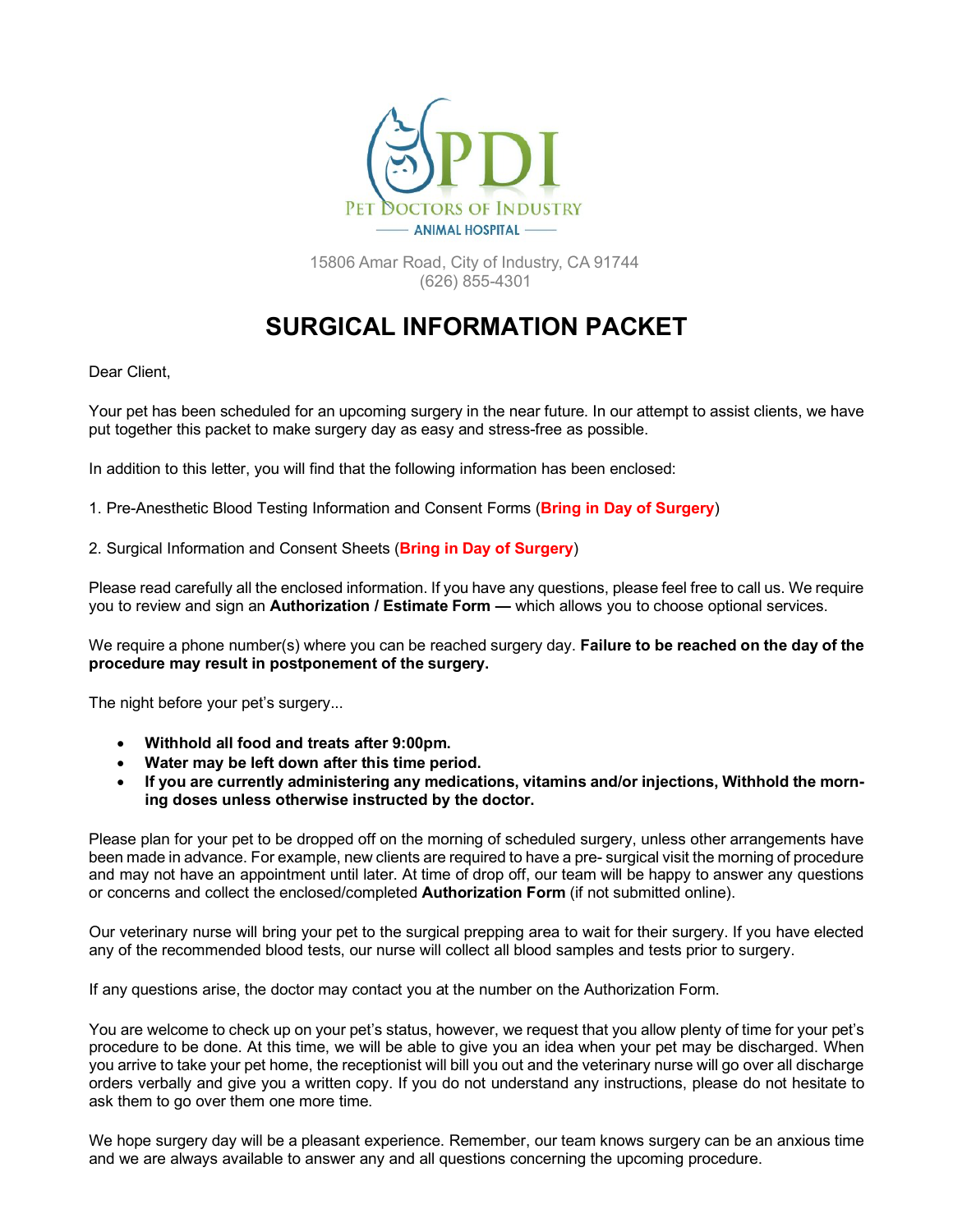We look forward to serving you and your pet on the upcoming surgery day and years to come.

## **PRE-ANESTHETIC BLOOD TESTING INFORMATION FORM**

### PLEASE READ CAREFULLY.

Our greatest concern is the well-being of your pet. Before putting your pet under anesthesia, we routinely perform a full physical examination.

We also highly recommend and sometimes require that a **Pre-Anesthetic Blood Profile** be performed on all pets' undergoing anesthesia to maximize patient safety.

The **Pre-Anesthetic Blood Profile** helps alert our surgeon to the presence of dehydration, anemia, infection, diabetes and/or kidney or liver disease that could complicate the procedure. These conditions may not be detected **without** a pre-anesthetic profile thus not allowing for the most appropriate and safest anesthetic regime to be administered. These tests are similar to those your own physician would run if you were to undergo anesthesia. In addition, these tests may be useful if your pet's health changes to develop faster, more accurate diagnoses and treatments.

*\*State of the art equipment enables us to perform the pre-anesthetic blood profile at our hospital and we are committed to making this technology available to our patients.*

The **Authorization Form** you will sign on your pet's surgery date will offer pre-anesthetic blood work.

- 1. **The Quantitative Blood Count (QBC)** and **Pre-Anesthetic Profile** which includes:
	- **CBC**: PCV (Anemia), White Blood Cell Count (Infection) & Red Blood Cell Count (Anemia / Bleeding Disorder), Platelet Count (Clotting Disorder)
	- **Profile**: BUN and Creatinine (Kidney), ALKP and ALT (Liver), Glucose (Sugar), Total Protein (Dehydration), and Electrolytes (Imbalance).
- 2. **Owner Elects to Decline** the recommended pre-anesthetic blood tests at this time but requests that we proceed with the procedure. This is indicated by *NOT* checking the optional procedures.
- 3. You will notice other tests available that are not included in the above choices. We have selected tests that give the doctors a suitable overview of healthy patients. However, if the patients are in their senior years (above 7 years old) or are sick, the FULL senior profile can be done the day of the procedure at the owner's request. It has been included in the high amount estimate.
- 4. For our **Feline Patients**, we recommend a **FeLV/FIV Test** be performed on all feline patients at least once in their lives because Feline Leukemia and Feline Immunodeficiency Virus (Feline Aids) are viruses for which no cure exists. If your pet goes outside, we recommend administering the Feline Leukemia vaccine as well. Please ask questions if you would like to learn more about Feline Leukemia and Feline Aids.

We realize surgery and anesthesia are scary for both the owner and patient and we attempt to make surgery day as safe and comfortable for all involved. The physical examination and blood work done prior to any surgical procedure allows us to best minimize anesthetic and surgical risks and maximize patient safety.

If you have any questions or hesitations about the scheduled procedure, please do not hesitate to call us to discuss any aspect of the upcoming procedure.

CLIENT INITALS \_\_\_\_\_\_\_\_\_\_\_\_\_\_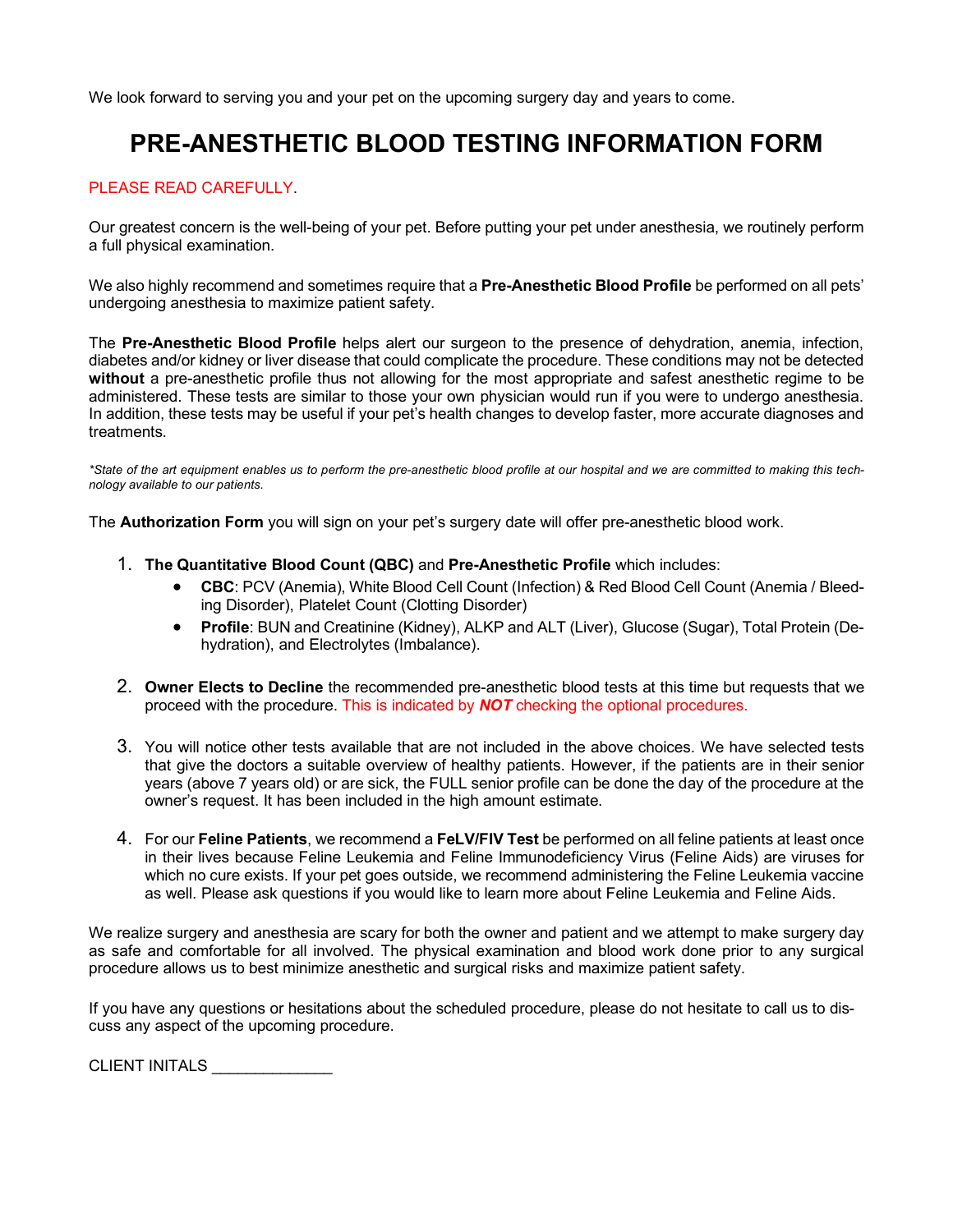## **SURGICAL INFORMATION FORM** PLEASE READ CAREFULLY.

### **Anesthetic Procedures & Risks**

We use a combination of pre-anesthetic medications/injectable and/or inhalant anesthetics to achieve optimum levels of anesthesia that are safe for your pet.

**For short procedures**, an injectable anesthetic is given alone that produces a good plane of surgical anesthesia with a quick recovery.

**For most procedures**, your pet is anesthetized and then intubated (insertion of a tube into the trachea or wind pipe). This will ensure that your pet is able to receive oxygen at all times and prevents aspiration of any fluids into the lungs.

**For procedures that require minimum sedation**, an injectable anesthetic is given that produces a good plane of sedation with quick recovery. Anesthesia is maintained with a gas anesthetic, Isoflurane, which is very safe and is not metabolized by the body. This allows us to have more control over anesthetic depth and it is less irritating to the airways. Another advantage to Isoflurane is a quick induction using a mask verses using injectable anesthetics that require metabolism from the body.

**Monitoring & Pain Management -** Monitoring of patients during anesthesia is done in two ways. First, a veterinary nurse is with your pet continuously from beginning of anesthesia to recovery. Second, we have a computerized monitor that records heart rate, pulse rate, oxygen levels, respiration, ECG, core and rectal temperature.

Our clinic strongly believes in compassionate, quality, medical care for our patients. As a result, all surgery patients will receive pain management before, during and after surgery. Additionally, pain medication may be prescribed home. Additional information will be given at discharge. We hope this program will reduce any discomfort experienced and aid in a quicker recovery.

### **Intravenous Catheterization & Fluids**

We highly recommend the placement of an IV catheter and use of IV fluids during all anesthetic procedures. This allows us to have quick, available access to the circulatory system (blood) in case of an unforeseen emergency. The fluids help provide support to the circulatory system and prevent dehydration, as well as aid in a quicker recovery from anesthesia.

### **Potential Surgical Complications**

### 1. **Canine and Feline Spay**

1. Bleeding 2. Infection 3. Recurrent Heat 4. Urinary Incontinence 5. Weight Gain 6. Suture Reactions

### 2. **Canine and Feline Alter**

1. Bleeding 2. Infection 3. Testicular Swelling 4. Suture Reaction (Canine Only)

### 3. **Tumor/Lump Removal**

1. Bleeding 2. Infection 3. Swelling and Drainage 4. Suture Reaction

**It is important for you to understand that there is always a risk of anesthetic and surgical complications anytime these procedures are performed. We strive to take the highest quality care of your pet and take all the added precautions you allow to avoid potential problems. Thank you for entrusting your pet to us.** 

CLIENT INITALS \_\_\_\_\_\_\_\_\_\_\_\_\_\_